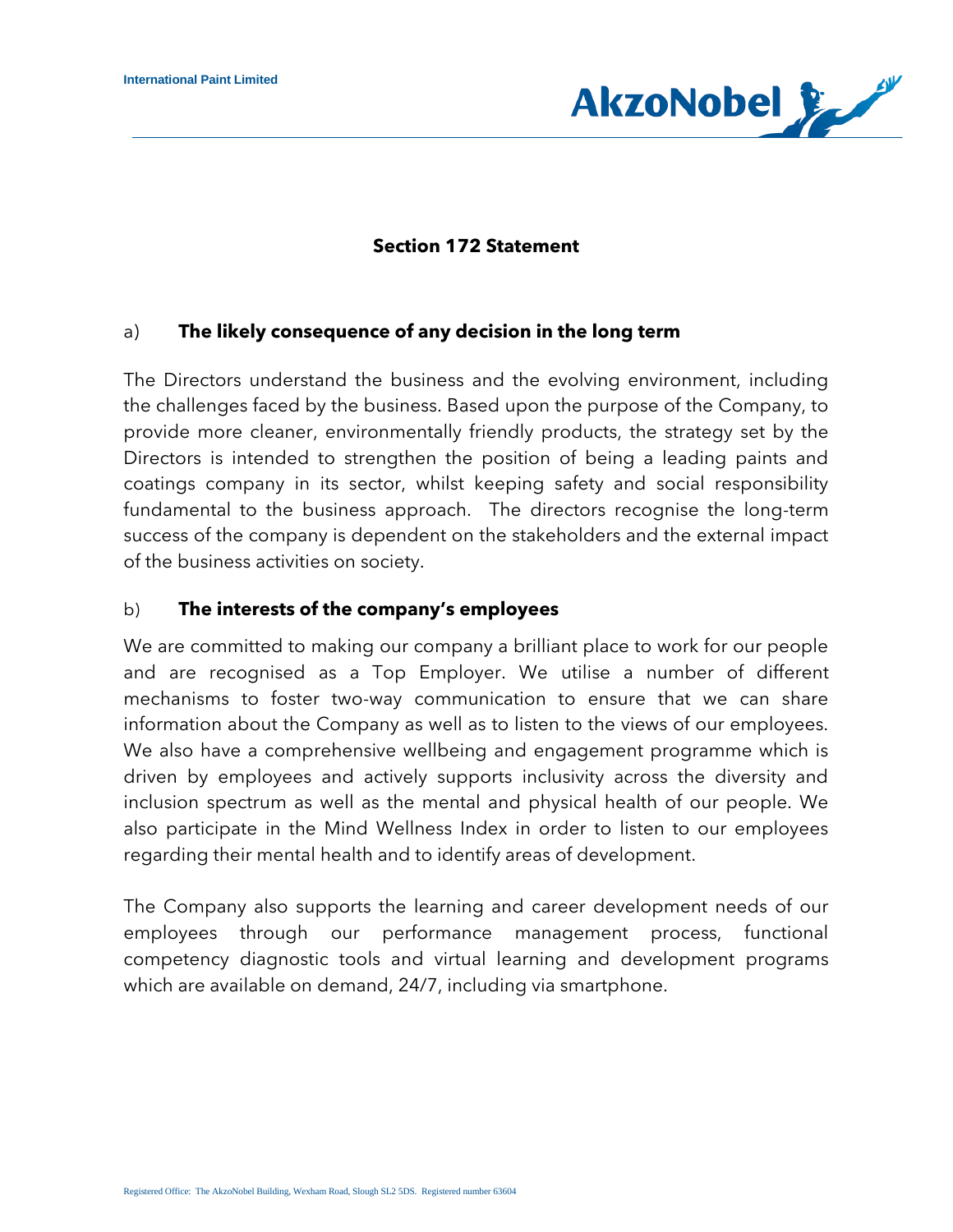

## c) **The need to foster the company's business relationships with suppliers, customers and others**

The company continues to work closely with customers, suppliers and other stakeholders to deliver products and solutions that make their businesses more sustainable, while delivering economic value to all parties in the value chain.

# d) **The impact of the company's operations on the community and the environment**

The ultimate parent company makes use of eco-premium solutions to track the performance in creating shared value for our business, our customers and society. There is an ambition across the group to maintain at least 20% of revenue from eco-premium solutions by constantly innovating, based on insights into evolving environmental concerns and societal needs. Eco-premium solutions need to exceed the reference in each market in terms of sustainability performance. It is therefore a moving target, as the reference is constantly improving.

# e) **The desirability of the company maintaining a reputation for high standards of business conduct**

There are a broad range of processes and procedures in place designed to provide control over the company's operations. These processes and procedures include measures regarding the general control environment, such as a Code of Conduct – including business principles and a corporate complaints procedure. The company follows group directives and authority schedules, as well as specific measures, such as a risk management system, a system of controls and a system of letters of financial representation by responsible management at various levels within the company.

### f) **The need to act fairly as between members of the company.**

The ultimate parent company, Akzo Nobel N.V. is a public limited liability company (naamloze vennootschap) established under the laws of the Netherlands, with common shares listed on Euronext Amsterdam. AkzoNobel has a sponsored level 1 American Depositary Receipt (ADR) program and ADRs can be traded on the international OTCQX platform in the US. The company's management and